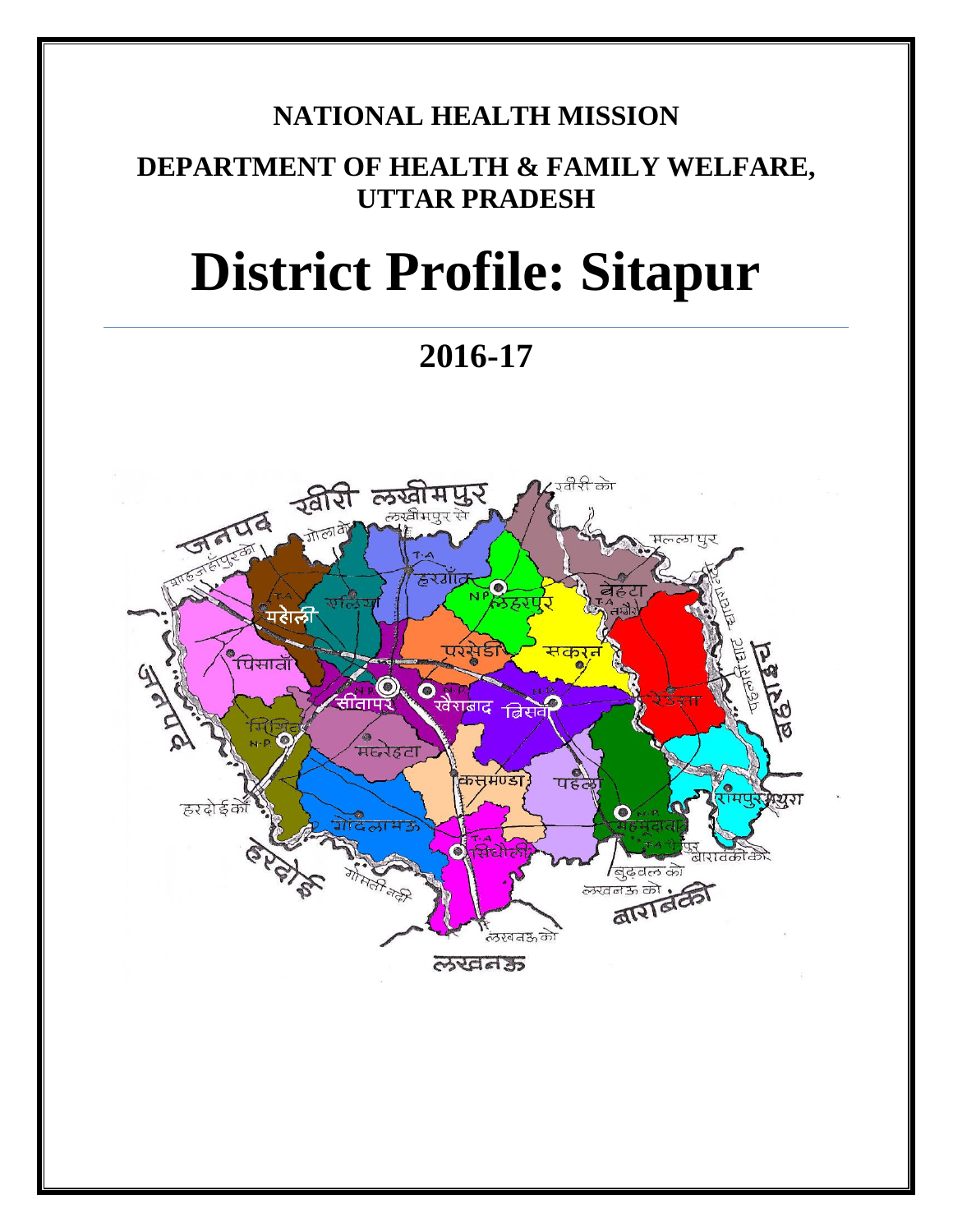# **District Profile:**

|                                                        | <b>Sitapur</b> | <b>Uttar Pradesh</b> |
|--------------------------------------------------------|----------------|----------------------|
| Rural Population (In lakhs) (Census 2011)              | 4474446        | 1551.11              |
| Number of Districts (RHS 2014)                         | 01             | 75                   |
| Number of Sub District (Tehsil/Taluka etc.)Census 2011 | 07             | 312                  |
| Number of Villages (RHS 2014)                          | 1329           | 106704               |
| Number of District Hospitals (RHS 2014)                | 02             | 160                  |
| Number of Community Health Centres (RHS 2014)          | 20             | 773                  |
| Number of Primary Health Centres (RHS 2014)            | 60             | 3497                 |
| Number of Sub Centres (RHS 2014)                       | 468            | 20521                |

# **Demographic Profile**

| <b>Indicator</b>                                   | <b>Sitapur</b> | <b>Uttar Pradesh</b> |
|----------------------------------------------------|----------------|----------------------|
| Total Population (In Crore) (Census 2011)          | .4474          | 19.96                |
| Decadal Growth (%) (Census 2001)                   | 23.62%         | 20.09                |
| Crude Birth Rate (SRS 2014)                        | 28 (AHS)       | 27.2                 |
| Crude Death Rate (SRS 2014)                        | 8.8 (AHS)      | 7.7                  |
| Natural Growth Rate (SRS 2014)                     | 19.2 (AHS)     | 19.5                 |
| Sex Ratio (Census 2011)                            | 879            | 908                  |
| Child Sex Ratio (Census 2011)                      | 930            | 899                  |
| Schedule Caste population (In Crore) (Census 2001) | .1446          | 3.51                 |
| Schedule Tribe population (in crore) (Census 2001) | .00001602      | 0.011                |
| Total Literacy Rate (%) (Census 2011)              | 63.38          | 69.72                |
| Male Literacy Rate (%) (Census 2011)               | 72.61          | 79.24                |
| Female Literacy Rate (%) (Census 2011)             | 52.80          | 59.26                |

### **Status of Health Indicators**

| <b>Indicators</b>            | <b>Sitapur</b> |                         | $\frac{6}{6}$<br><b>Decline</b><br>(MH) | <b>Uttar Pradesh</b> |                         | % Decline<br>(MH) |
|------------------------------|----------------|-------------------------|-----------------------------------------|----------------------|-------------------------|-------------------|
| <b>Infant Mortality Rate</b> | 80 AHS (2010)  | <b>80 AHS</b><br>(2012) | 2.43                                    | 71<br>$(SRS-2006)$   | 50<br>$(SRS -$<br>2014) | 29.57%            |
| Neo-Natal Mortality<br>Rate  | 57 (2010)      | <b>54 AHS</b><br>(2012) | 5.26                                    | 46<br>(SRS 2006)     | 35<br>$(SRS -$<br>2014) | 23.91%            |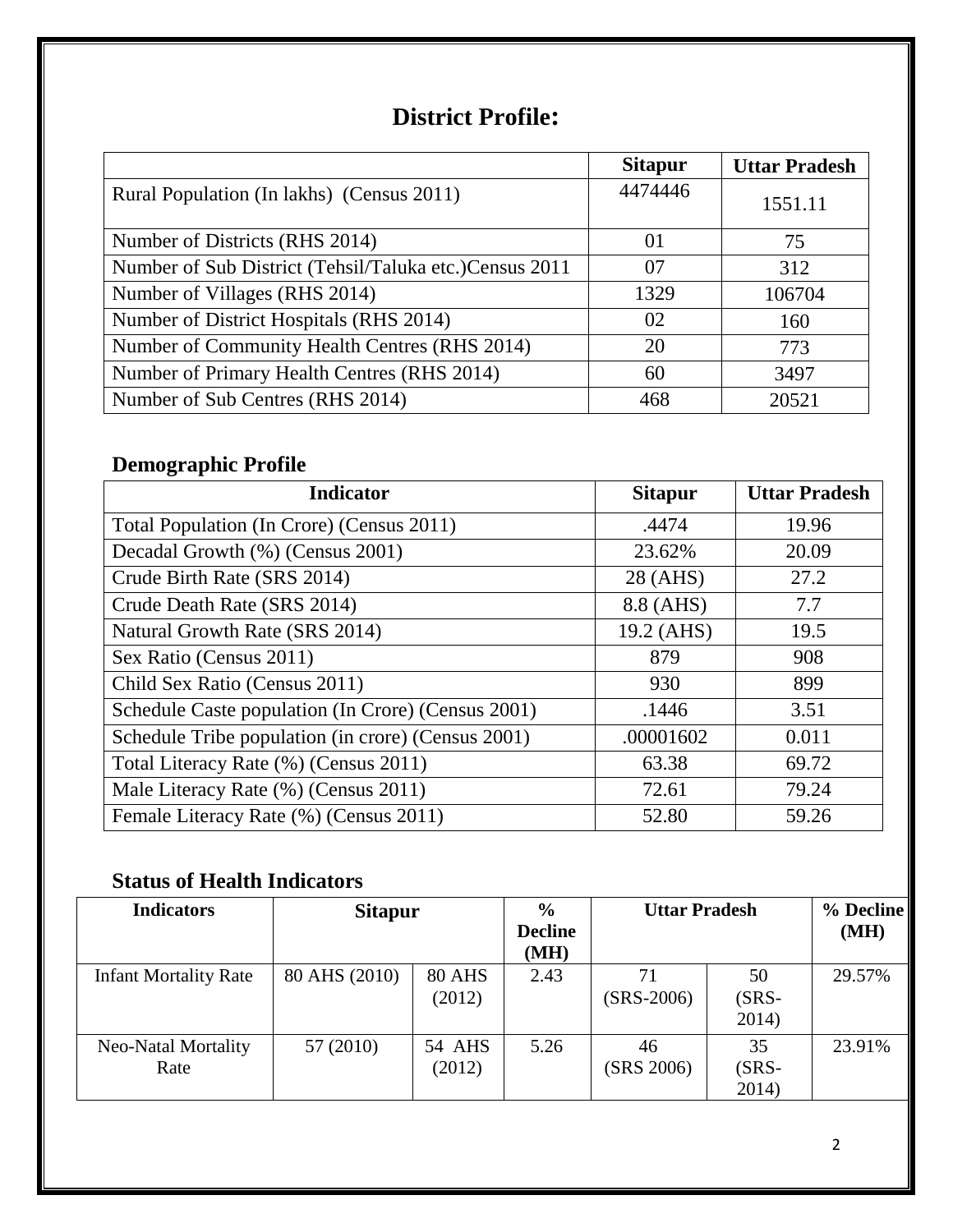| <b>Maternal Mortality</b>   | 330 AHS        | 311 AHS | 5.7  | 440          | 285        | 35.22%  |
|-----------------------------|----------------|---------|------|--------------|------------|---------|
| Ratio                       | (2010)         | (2012)  |      | (SRS 2004-   | (SRS 2011- |         |
|                             |                |         |      | (06)         | 13)        |         |
| <b>Total Fertility Rate</b> | 4.4 AHS        | 4 AHS   | 9.09 | 4.2          | 3.1        | 26.19%  |
|                             | (2010)         | (2012)  |      | $(SRS-2006)$ | (SRS 2014) |         |
| <b>Under-five Mortality</b> | <b>120 AHS</b> | 114 AHS | 5    | 91           | 64         | 29.67 % |
| Rate                        | (2010)         | (2012)  |      | (SRS 2008)   | (SRS 2013) |         |
|                             |                |         |      |              |            |         |

# **Progress under Health Systems Strengthening**

| SI.<br>N <sub>0</sub> | <b>Activity</b>             |                                                                                                                                                                                    |                                                                                                                                                                                                                                                | <b>Status</b>                                           |            |                                                              |
|-----------------------|-----------------------------|------------------------------------------------------------------------------------------------------------------------------------------------------------------------------------|------------------------------------------------------------------------------------------------------------------------------------------------------------------------------------------------------------------------------------------------|---------------------------------------------------------|------------|--------------------------------------------------------------|
| $\mathbf{1}$          | 24x7 PHCs                   |                                                                                                                                                                                    |                                                                                                                                                                                                                                                | Out of 60., only 12 PHCs are functioning on 24x7 basis. |            |                                                              |
| $\overline{2}$        | Functioning<br>as FRUs      |                                                                                                                                                                                    | others level) are working as FRUs                                                                                                                                                                                                              |                                                         |            | Only 03 Facilities (01 DH, 01 SDH and 02 other level CHC and |
| 3                     | <b>ASHAs</b><br>Selected    |                                                                                                                                                                                    | 3231 ASHAs have been engaged<br>(3231 have been trained in 1 <sup>st</sup> Module, and .2842 ASHAs are<br>trained upto $5th$ Module and 2842 ASHAs trained in Round-1 &<br>1185 - 1173ASHAs trained in Round-2 of $6^{th}$ & $7^{th}$ Modules) |                                                         |            |                                                              |
| $\overline{4}$        | Contractual<br>appointments | 665 Human Resource (HR) has been approved.<br>(Medical Officers (MBBS) -01, Specialist<br>0, AYUSH Mos/<br>Physicians 42, SNs 116, ANMs 35, LTs 06, Pharmacists 16, others<br>451) |                                                                                                                                                                                                                                                |                                                         |            |                                                              |
| 5                     | Rogi Kalyan<br>Samiti       | 21 facilities (.02 DH, 19 CHCs) have been registered with RKS.                                                                                                                     |                                                                                                                                                                                                                                                |                                                         |            |                                                              |
| 6                     | <b>VHSNCs</b>               |                                                                                                                                                                                    | Out of .1329 villages, 1329 villages constituted VHSNCs.                                                                                                                                                                                       |                                                         |            |                                                              |
| $\tau$                | <b>DLVMCs</b>               |                                                                                                                                                                                    | Completion of .01 DLVMC has been reported.                                                                                                                                                                                                     |                                                         |            |                                                              |
| 8                     | <b>VHNDs</b>                | 43672 VHNDs were held during 2015-16.                                                                                                                                              |                                                                                                                                                                                                                                                |                                                         |            |                                                              |
| 9                     | <b>ERS</b>                  | 46 (102-Type) & 28 (108-Type) are operational.                                                                                                                                     |                                                                                                                                                                                                                                                |                                                         |            |                                                              |
| 10                    | <b>MMU</b>                  | An approval of 0 Mobile Medical Units (MMU) has been given to<br>the District.                                                                                                     |                                                                                                                                                                                                                                                |                                                         |            |                                                              |
| 11                    | Ambulance                   | An approval of 0 ambulances has been given to the District.                                                                                                                        |                                                                                                                                                                                                                                                |                                                         |            |                                                              |
| 12                    | Infrastructure              | Facility                                                                                                                                                                           | New Construction<br>Sanctioned                                                                                                                                                                                                                 | Completed                                               | Sanctioned | Renovation/Up gradation<br>Completed                         |
|                       | Strengthening               | Ayush                                                                                                                                                                              | 1                                                                                                                                                                                                                                              | 1                                                       |            |                                                              |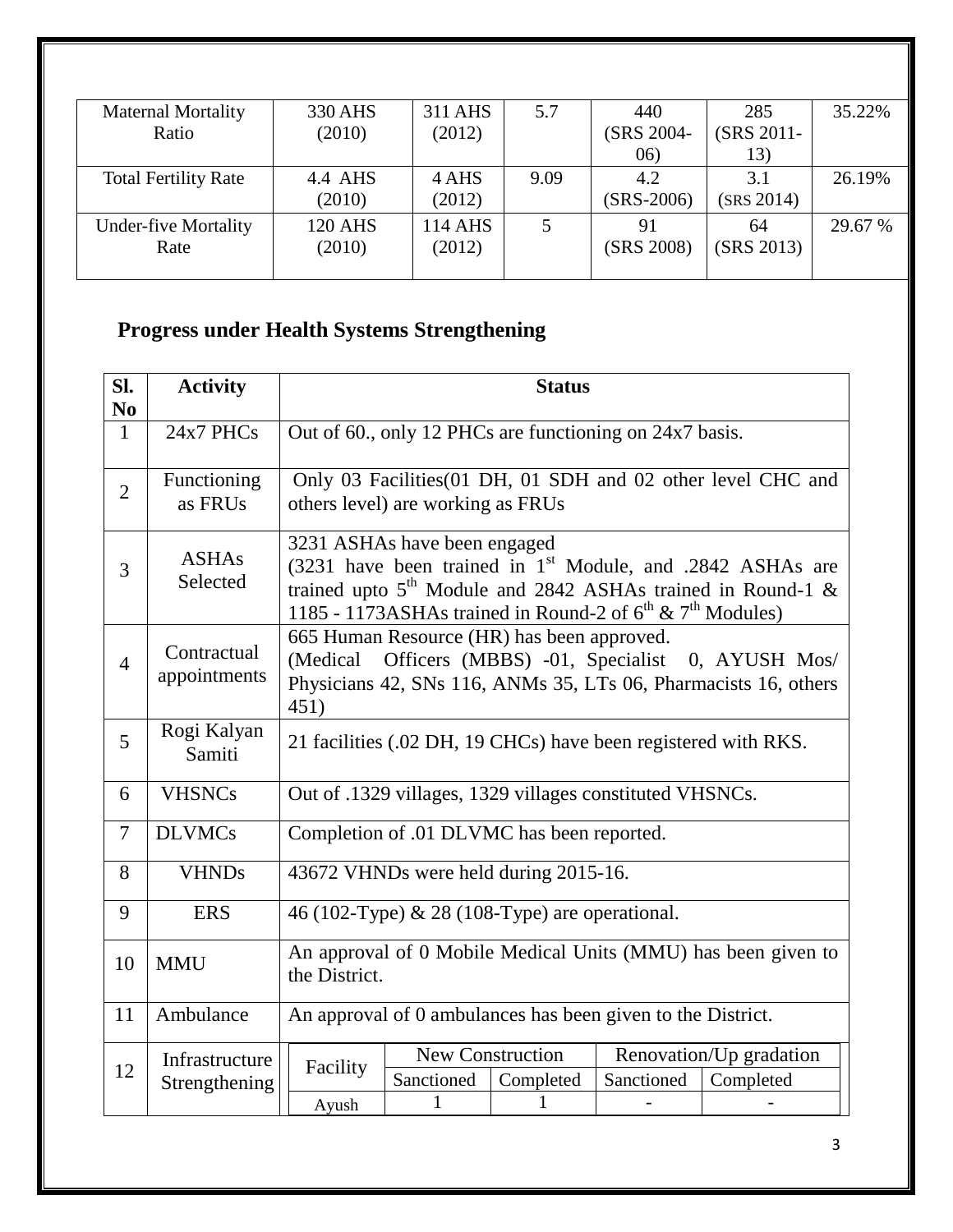|             |            | Wing                        |                                    |                                              |  |    |
|-------------|------------|-----------------------------|------------------------------------|----------------------------------------------|--|----|
|             |            | <b>CHC</b>                  |                                    | 2                                            |  |    |
|             |            | SC                          | 48                                 | 39                                           |  |    |
|             |            | Maternity                   | 03                                 | 03                                           |  |    |
|             |            | Wing                        |                                    |                                              |  |    |
|             |            | <b>PHC</b>                  | 05                                 | 05                                           |  |    |
|             | New Born   |                             | Sick New Born Care unit (SNCU)     |                                              |  | 01 |
| 13          | Care Units |                             | New Born Stabilization Unit (NBSU) |                                              |  | 02 |
| established |            | New Born Care Corner (NBCC) |                                    |                                              |  | 19 |
|             |            |                             |                                    | <b>Nutrition Rehabilitation Center (NRC)</b> |  | 01 |

## **Physical Progress of Institutional Deliveries and JSY**

| Year        | <b>Institutional Deliveries</b> | <b>JSY</b> beneficiaries |
|-------------|---------------------------------|--------------------------|
| 2012-13     | 68025                           | 68025                    |
| 2013-14     | 75551                           | 75551                    |
| 2014-15     | 72731                           | 72731                    |
| $2015 - 16$ | 80750                           | 74712                    |
| 2016-17     | 29245 Till August, 2016         | 27291                    |

#### **1. Funds Released under NRHM** (in crores)

| Year         | <b>Allocation</b> | Release* | <b>Expenditure</b> |
|--------------|-------------------|----------|--------------------|
| 2012-13      | 50.53             | 53.42    | 33.59              |
| 2013-14      | 36.97             | 34.76    | 42.73              |
| 2014-15      | 51.78             | 49.53    | 48.23              |
| 2015-16      | 58.11             | 55.17    | 47.75              |
| <b>Total</b> | 197.39            | 192.88   | 172.3              |

\*Release figures for the F.Y. 2015-16 are updated on 31.03.2016 and provisional.

#### **NUHM**

#### **A. Demographic Profile (As per Census 2011):**

|                | Total Population (In lakhs)                        | 4,474446 |
|----------------|----------------------------------------------------|----------|
| 2              | Urban Population (In lakhs)                        | 530784   |
| 3              | Urban Population as percentage of total population | 11.83    |
| $\overline{A}$ | Urban slum population (in lakhs)                   | .33436   |
|                | Slum population as percentage of urban population  | 6.29     |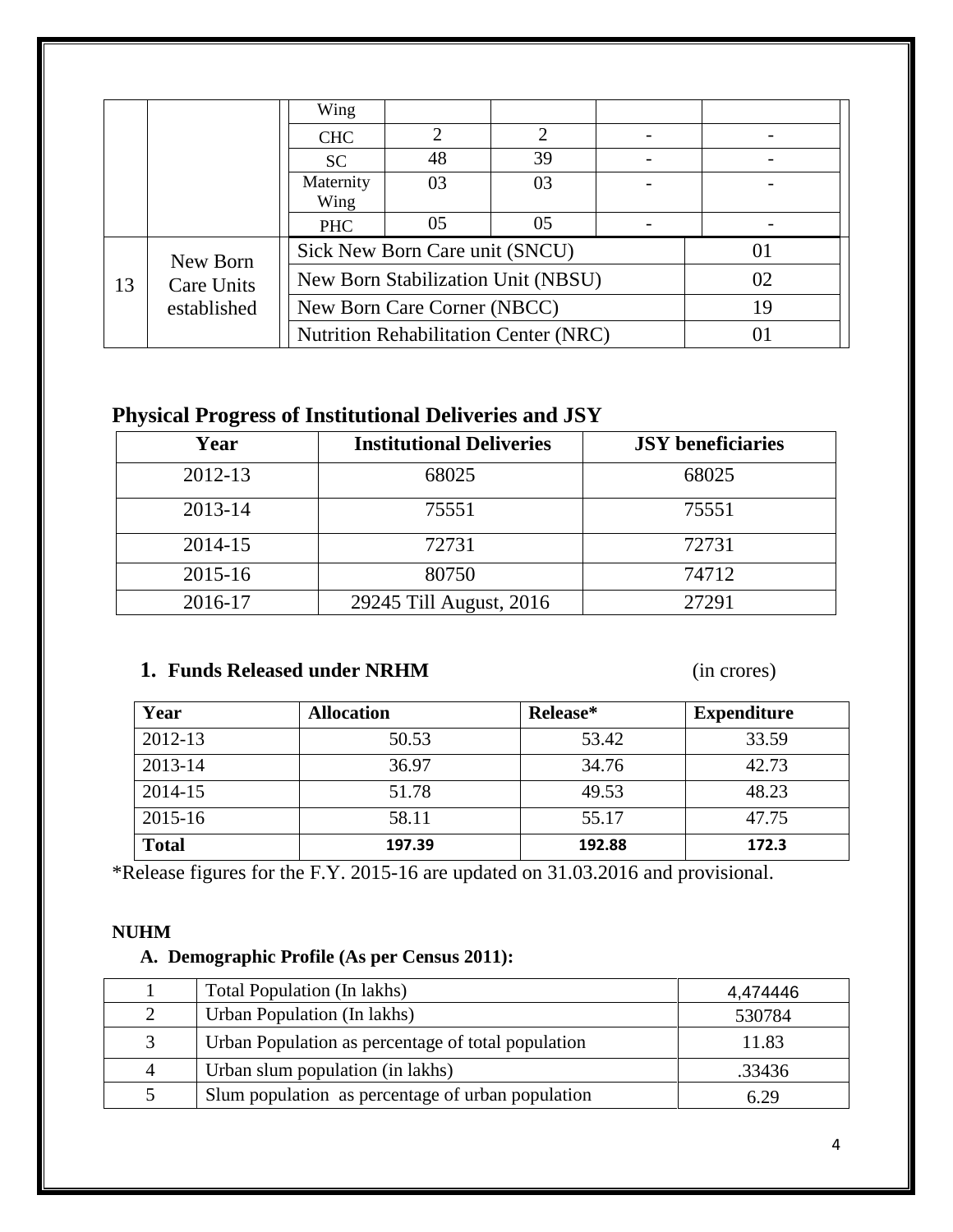| 6  | Number of Metro cities                                 |    |
|----|--------------------------------------------------------|----|
| 7  | Number of Million + cities $(> 10$ lakh population)    |    |
| 8  | Number of cities with 1 to 10 lakh population          | 01 |
|    | Number of towns with less than 1 lakh but more than 50 |    |
| 9  | thousand population                                    | 03 |
| 10 | Number of State HQs/District HQs which have population |    |
|    | between 50 thousand to 30 thousand                     | 04 |
| 11 | Total Eligible cities $(6+7+8+9+10)$                   | 08 |
| 12 | Total cities covered under NUHM till 2015-16           | 04 |

#### **B. Coverage:**

#### **Status of NUHM in the District - Sitapur**

|         |                                       |                   | (Position as on $31st$ December, 2015) |
|---------|---------------------------------------|-------------------|----------------------------------------|
| Sl. No. | <b>Activities</b>                     | <b>Approved</b>   | <b>Progress</b>                        |
| 1.      | <b>Planning &amp; Mapping</b>         |                   |                                        |
| 2.      | <b>Human Resource</b>                 | <b>Sanctioned</b> | $In - position$                        |
|         | <b>Medical Officers</b>               | 06                | 04                                     |
|         | <b>Staff Nurses</b>                   | 11                | 11                                     |
|         | <b>Auxiliary Nurse Midwife (ANMs)</b> | 32                | 32                                     |
|         | Lab Technicians                       | 06                | 06                                     |
|         | Pharmacists                           | 06                | 06                                     |
|         | <b>ASHA</b>                           | 42                | $\overline{0}$                         |
|         | Mahila Arogya Samiti (MAS)            |                   |                                        |
|         | State Program Management Unit         |                   |                                        |
|         | District Program Management Unit      |                   |                                        |
| 3.      | <b>Infrastructure</b>                 |                   |                                        |
|         | <b>U-PHCs</b>                         | 06                | 06                                     |
|         | Strengthening of U-PHCs               | 01                | 01                                     |
|         | New U-PHCs                            | 05                | 05                                     |
|         | <b>U-CHCs</b>                         | $\overline{0}$    | $\overline{0}$                         |
|         | Strengthening of U-CHCs               | $\theta$          | $\theta$                               |